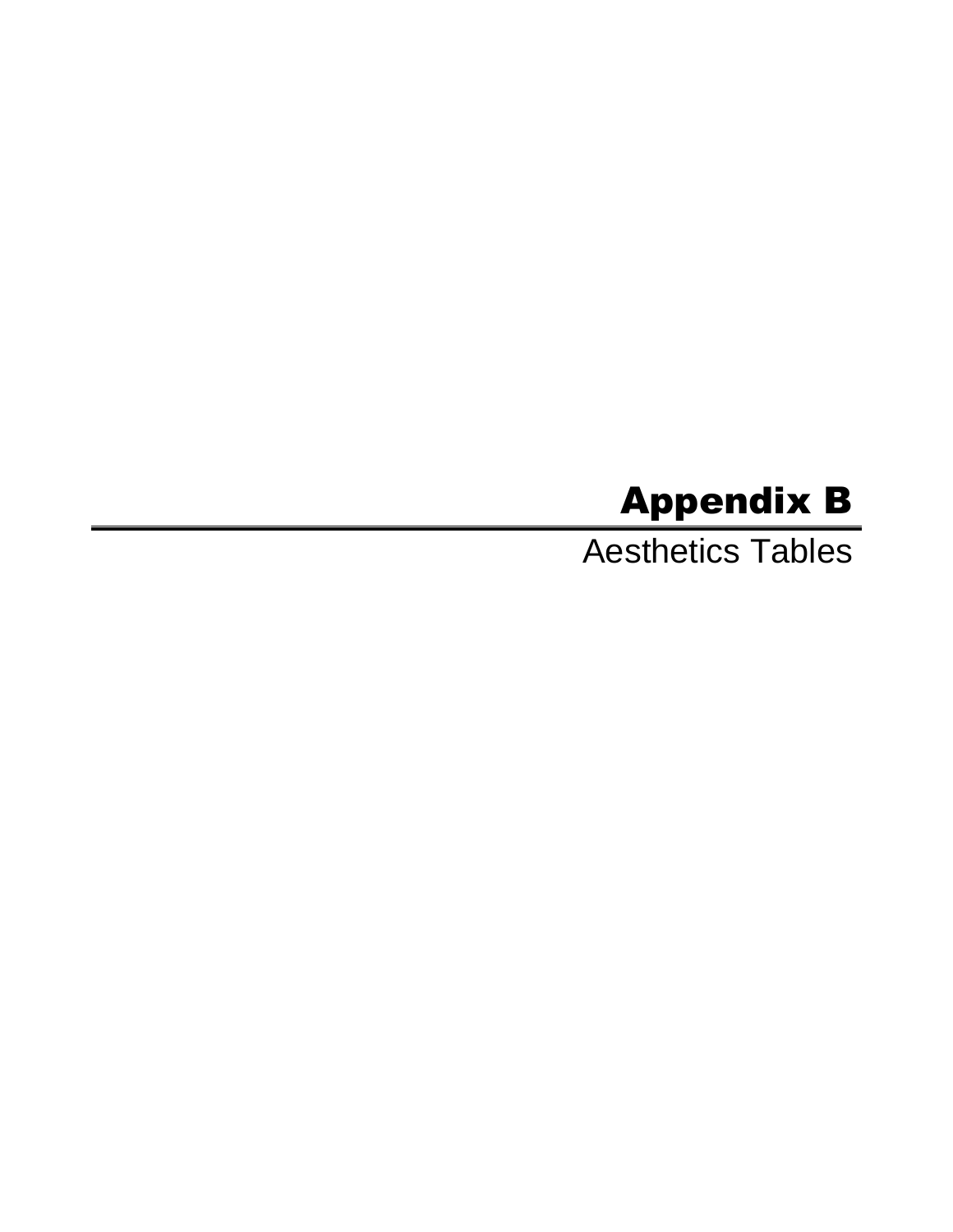# Appendix B Aesthetics Tables

| <b>Goal/Objective/Policy</b>                                                                                                                                                   | <b>Would the Project Conflict?</b>                                                                                                                                                                                                                                                                                                                                                                                                                                                                                                                                                                                                                                                                                                                                                                                                                                                                                                                                                                                                                                                                                                                                                                                                                                                                                                                                                                                                                                                                                                                            |
|--------------------------------------------------------------------------------------------------------------------------------------------------------------------------------|---------------------------------------------------------------------------------------------------------------------------------------------------------------------------------------------------------------------------------------------------------------------------------------------------------------------------------------------------------------------------------------------------------------------------------------------------------------------------------------------------------------------------------------------------------------------------------------------------------------------------------------------------------------------------------------------------------------------------------------------------------------------------------------------------------------------------------------------------------------------------------------------------------------------------------------------------------------------------------------------------------------------------------------------------------------------------------------------------------------------------------------------------------------------------------------------------------------------------------------------------------------------------------------------------------------------------------------------------------------------------------------------------------------------------------------------------------------------------------------------------------------------------------------------------------------|
| <b>General Plan Framework Element Land Use Chapter (Chapter 3)</b>                                                                                                             |                                                                                                                                                                                                                                                                                                                                                                                                                                                                                                                                                                                                                                                                                                                                                                                                                                                                                                                                                                                                                                                                                                                                                                                                                                                                                                                                                                                                                                                                                                                                                               |
| Policy 3.7.4: Improve the quality of new multi-<br>family dwelling units based on the standards in<br>Chapter 5 Urban Form and Neighborhood<br>Design Chapter of this Element. | As described in Section II, Project<br>No Conflict.<br>Description, of this Draft EIR, the three existing multi-<br>family residential developments within the Project Site<br>would be removed and replaced with a senior housing<br>development providing new housing units for the City's<br>As provided below and in<br>aging senior population.<br>Section IV.E, Land Use and Planning, of this Draft EIR,<br>the Project would be consistent with applicable standards<br>in the Urban Form and Neighborhood Design Chapter as<br>well as the more updated Citywide Design Guidelines.<br>Therefore, the Project would not conflict with this policy.                                                                                                                                                                                                                                                                                                                                                                                                                                                                                                                                                                                                                                                                                                                                                                                                                                                                                                   |
| <b>General Plan Framework Element Housing Chapter (Chapter 4)</b>                                                                                                              |                                                                                                                                                                                                                                                                                                                                                                                                                                                                                                                                                                                                                                                                                                                                                                                                                                                                                                                                                                                                                                                                                                                                                                                                                                                                                                                                                                                                                                                                                                                                                               |
| Objective 4.3: Conserve scale and character of<br>residential neighborhoods.                                                                                                   | No Conflict.<br>The Project Site is bounded by the<br>Courtyard by Marriott hotel (approximately four stories<br>and 54 feet in height), and the Century Park hotel<br>(approximately four stories and 58 feet in height) to the<br>north; a small commercial shopping center that includes a<br>cleaners and a smog check station, and a beauty salon<br>to the west; and single-family residential uses to the east<br>and to the south. The Project would feature a<br>contemporary architectural style with a new building<br>designed to complement the existing surrounding uses<br>and respond to the low- to mid-scale character of the<br>surrounding area. The proposed building would include<br>building fenestration, a variety of surface materials, and a<br>stepped design to create horizontal and vertical<br>articulation, provide visual interest, and maintain the<br>existing scale in the vicinity of the Project Site.<br>In.<br>particular, building scale and massing would be defined<br>by varying massing and height components that break up<br>the façade into distinct and offset planes. Specifically, the<br>building is designed so that the six-story portion is located<br>nearest the commercial uses and four-story hotels to the<br>north. The building would step down in height as it nears<br>the southerly and westerly property lines nearest the<br>residential uses. The easterly side of the building would<br>include a landscaped rooftop terrace at the level nearest<br>the residential uses to the east. |

| Table 1                                                        |  |
|----------------------------------------------------------------|--|
| Applicable Goals, Objectives, and Policies of the General Plan |  |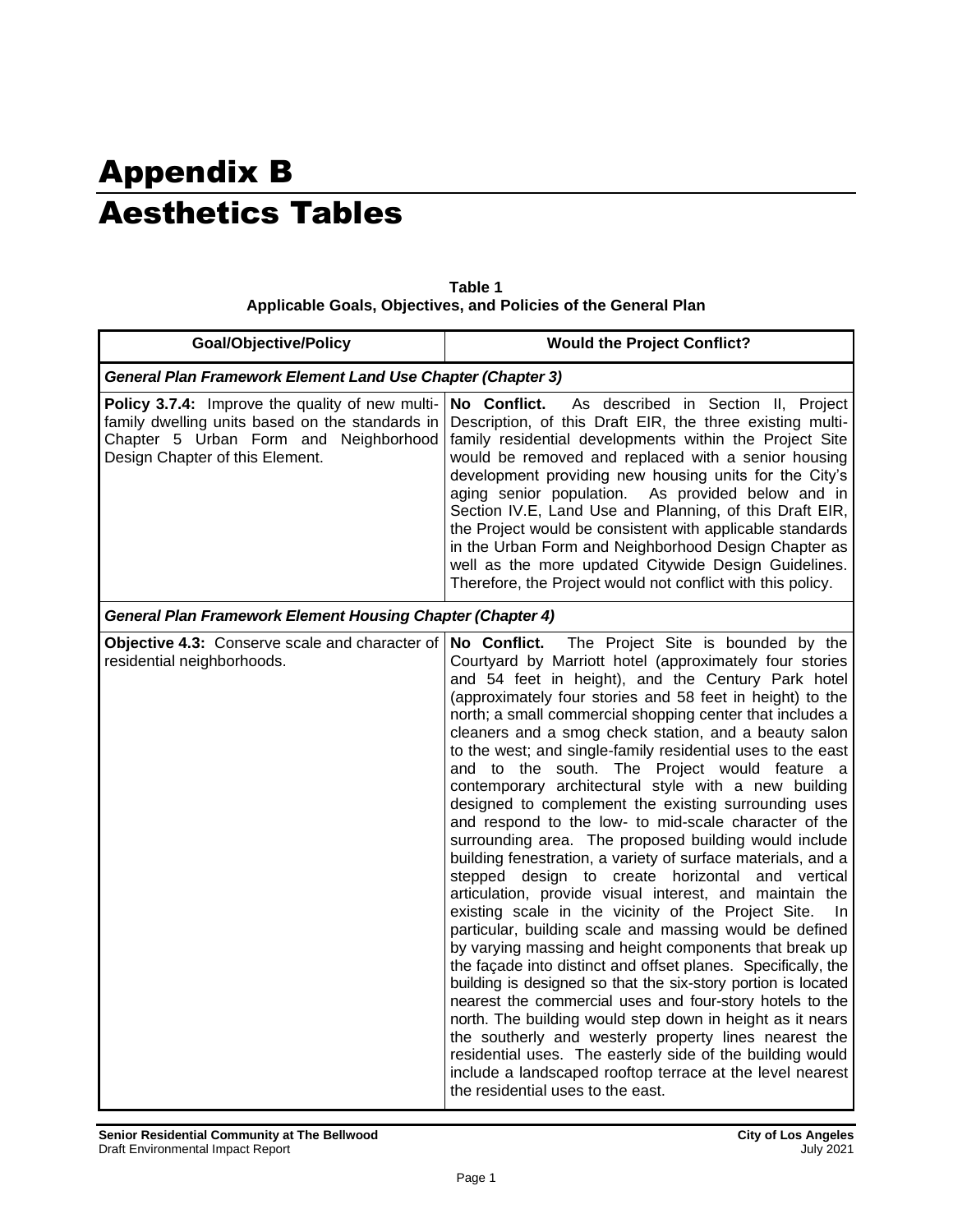#### **Table 1 (Continued) Applicable Goals, Objectives, and Policies of the General Plan**

| <b>Goal/Objective/Policy</b>                                                                                                                                                                                                                                                                                                                                                                                                                                                                                                                                                                                  | <b>Would the Project Conflict?</b>                                                                                                                                                                                                                                                                                                                                                                                                                                                                                                                                                                                                                                                                                                                                                                                                                                                                                                                                                 |
|---------------------------------------------------------------------------------------------------------------------------------------------------------------------------------------------------------------------------------------------------------------------------------------------------------------------------------------------------------------------------------------------------------------------------------------------------------------------------------------------------------------------------------------------------------------------------------------------------------------|------------------------------------------------------------------------------------------------------------------------------------------------------------------------------------------------------------------------------------------------------------------------------------------------------------------------------------------------------------------------------------------------------------------------------------------------------------------------------------------------------------------------------------------------------------------------------------------------------------------------------------------------------------------------------------------------------------------------------------------------------------------------------------------------------------------------------------------------------------------------------------------------------------------------------------------------------------------------------------|
| General Plan Framework Element Urban Form and Neighborhood Design Chapter (Chapter 5)                                                                                                                                                                                                                                                                                                                                                                                                                                                                                                                         |                                                                                                                                                                                                                                                                                                                                                                                                                                                                                                                                                                                                                                                                                                                                                                                                                                                                                                                                                                                    |
| Enhance the livability of all<br>Objective 5.5:<br>neighborhoods by upgrading the quality of<br>development and improving the quality of the<br>public realm.                                                                                                                                                                                                                                                                                                                                                                                                                                                 | No Conflict.<br>As described in Section II, Project<br>Description, of this Draft EIR, the Project would replace<br>the three existing multi-family residential developments<br>within the Project Site with a new eldercare facility that<br>would complement the uses surrounding the Project Site.<br>The Project would feature a contemporary architectural<br>style and would be designed to create a visually unified<br>site with a new building designed to complement the<br>existing surrounding uses and respond to the low- to mid-<br>scale character of the surrounding area. In addition, the<br>Project would realign the portion of Bellwood Avenue that<br>bisects the Project Site and enhance the sidewalks and<br>provide additional street trees. Therefore, the Project<br>would upgrade the quality of development and improve<br>the quality of the public realm.                                                                                         |
| Policy 5.8.4:<br>Encourage that signage be<br>designed to be integrated with the architectural<br>character of the buildings and convey a visually<br>attractive character.                                                                                                                                                                                                                                                                                                                                                                                                                                   | No Conflict. Proposed signage would be designed to be<br>aesthetically compatible with the architecture of the<br>Project and the surrounding area. Proposed signage<br>would include mounted project identity signage and<br>general wayfinding signage, which would be integrated<br>with the proposed building and comply with the<br>requirements of the LAMC. Wayfinding signs would be<br>located at parking garage entrances, elevator lobbies,<br>vestibules, and residential corridors.                                                                                                                                                                                                                                                                                                                                                                                                                                                                                   |
| General Plan Framework Element Infrastructure and Public Services Chapter (Chapter 9)                                                                                                                                                                                                                                                                                                                                                                                                                                                                                                                         |                                                                                                                                                                                                                                                                                                                                                                                                                                                                                                                                                                                                                                                                                                                                                                                                                                                                                                                                                                                    |
| Goal 9P:<br>Appropriate lighting required to:<br>(1) provide for nighttime vision, visibility, and<br>safety needs on streets, sidewalks, parking lots,<br>transportation, recreation, security, ornamental,<br>outdoor locations; (2)<br>and other<br>provide<br>appropriate<br>desirable<br>regulation<br>and<br>0f<br>architectural and informational lighting such as<br>building façade lighting or advertising lighting;<br>and (3) protect and preserve the nighttime<br>environment, views, driver visibility,<br>and<br>otherwise minimize or prevent light pollution,<br>light trespass, and glare. | No Conflict.<br>The Project would provide appropriate<br>lighting for nighttime vision, visibility, and safety needs<br>throughout the Project Site, including outdoor locations,<br>pedestrian pathways, and the two subterranean parking<br>levels below the building. Night lighting would be low<br>profile and at the necessary intensity to provide a safe<br>environment. Sufficient lighting would also be provided in<br>the subterranean parking levels to maximize visibility and<br>reduce areas of concealment. Any terrace lighting would<br>be directed downward towards walkable surfaces and<br>shielded from view of the adjacent residential neighbors<br>and comply with applicable City regulations. All new<br>street and pedestrian lighting within the public right-of-<br>way would comply with applicable City regulations and<br>would require approval from the Bureau of Street Lighting<br>in order to maintain appropriate and safe lighting levels |

on sidewalks and roadways while minimizing light and glare on adjacent properties. The Project would protect and preserve the nighttime environment and driver visibility, and otherwise minimize or prevent light pollution, light trespass, and glare by shielding and directing outdoor security lighting onto building surfaces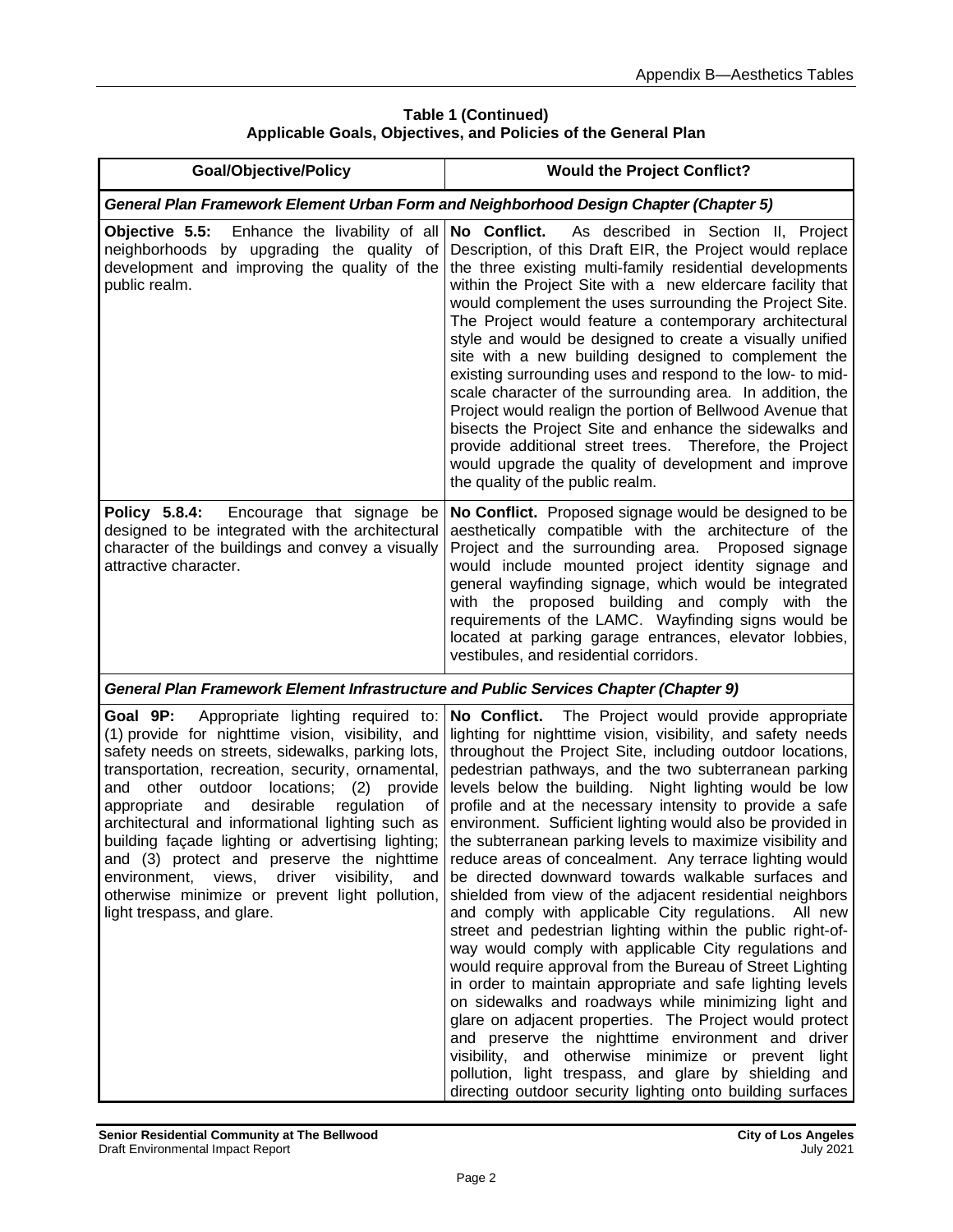| <b>Goal/Objective/Policy</b>                                                                                                                                                                                                                                                                                                                                                            | <b>Would the Project Conflict?</b>                                                                                                                                                                                                                                                                                                                                                                                                              |
|-----------------------------------------------------------------------------------------------------------------------------------------------------------------------------------------------------------------------------------------------------------------------------------------------------------------------------------------------------------------------------------------|-------------------------------------------------------------------------------------------------------------------------------------------------------------------------------------------------------------------------------------------------------------------------------------------------------------------------------------------------------------------------------------------------------------------------------------------------|
|                                                                                                                                                                                                                                                                                                                                                                                         | and toward the interior of the Project Site to prevent light<br>spillover onto sensitive resources. The Project design<br>would also minimize glare by using low-reflective glass,<br>or glass treated with anti-reflective coating in the building<br>façades. In addition, the Project's extensive landscaping<br>along the perimeter would be utilized for screening to<br>minimize views of the Project Site and any associated<br>glare.   |
| Objective 9.40: Ensure efficient and effective<br>energy management in providing appropriate<br>levels of lighting for private outdoor lighting for<br>private streets, parking areas, pedestrian areas,<br>security lighting, and other forms of outdoor<br>lighting and minimize or eliminate the adverse<br>impact of lighting due to light pollution, light<br>trespass, and glare. | No Conflict. Proposed lighting would be implemented in<br>accordance with the lighting standards set forth in the<br>California Building Code and the California Energy Code,<br>which establish light intensities for various land uses.<br>Furthermore, as discussed above under Goal 9P, the<br>Project would minimize light pollution, light trespass, and<br>glare.                                                                        |
| Require lighting on private<br>Policy 9.40.1:<br>oriented<br>streets, pedestrian<br>and<br>areas,<br>pedestrian walks to meet minimum<br>City<br>standards for street and sidewalk lighting.                                                                                                                                                                                            | No Conflict. Refer to the discussion for Goal 9P above.                                                                                                                                                                                                                                                                                                                                                                                         |
| Policy 9.40.2: Require parking lot lighting and<br>related pedestrian lighting to meet recognized<br>national standards.                                                                                                                                                                                                                                                                | No Conflict. Refer to the discussion for Goal 9P above.<br>In addition, the Project would provide sufficient lighting in<br>subterranean parking areas to maximize visibility and<br>reduce areas of concealment.<br>There would also be<br>sufficient lighting along walkways to facilitate pedestrian<br>orientation and clearly identify a secure route between<br>the two parking levels below the building and entry into<br>the building. |
| Policy 9.40.3: Develop regulations to ensure<br>quality lighting to minimize or eliminate the<br>adverse impact of lighting due to light pollution,<br>light trespass, and glare for façade lighting,<br>and<br>security<br>lighting,<br>advertising<br>lighting,<br>including billboards.                                                                                              | No Conflict. While this policy is a citywide goal relating<br>to lighting regulations, the Project would not conflict with<br>its implementation. Refer to the discussion for Goal 9P<br>above.                                                                                                                                                                                                                                                 |
| <b>General Plan Conservation Element (Section 15)</b>                                                                                                                                                                                                                                                                                                                                   |                                                                                                                                                                                                                                                                                                                                                                                                                                                 |
| Objective: Protect and reinforce natural and<br>scenic vistas as irreplaceable resources and for<br>the aesthetic enjoyment of present and future<br>generations.                                                                                                                                                                                                                       | No Conflict. The Project is located in an area that is<br>highly urbanized with built out surroundings. Therefore,<br>publicly available scenic vistas of valued visual resources<br>are not available in the vicinity of the Project Site. As<br>such, the Project would not obstruct or remove access to<br>natural and scenic vistas.                                                                                                        |
| Project consistency with additional Framework Element goals, objectives, and policies is analyzed in<br>Section IV.E, Land Use and Planning, of this Draft EIR.                                                                                                                                                                                                                         |                                                                                                                                                                                                                                                                                                                                                                                                                                                 |

#### **Table 1 (Continued) Applicable Goals, Objectives, and Policies of the General Plan**

*Source: Eyestone Environmental, 2021.*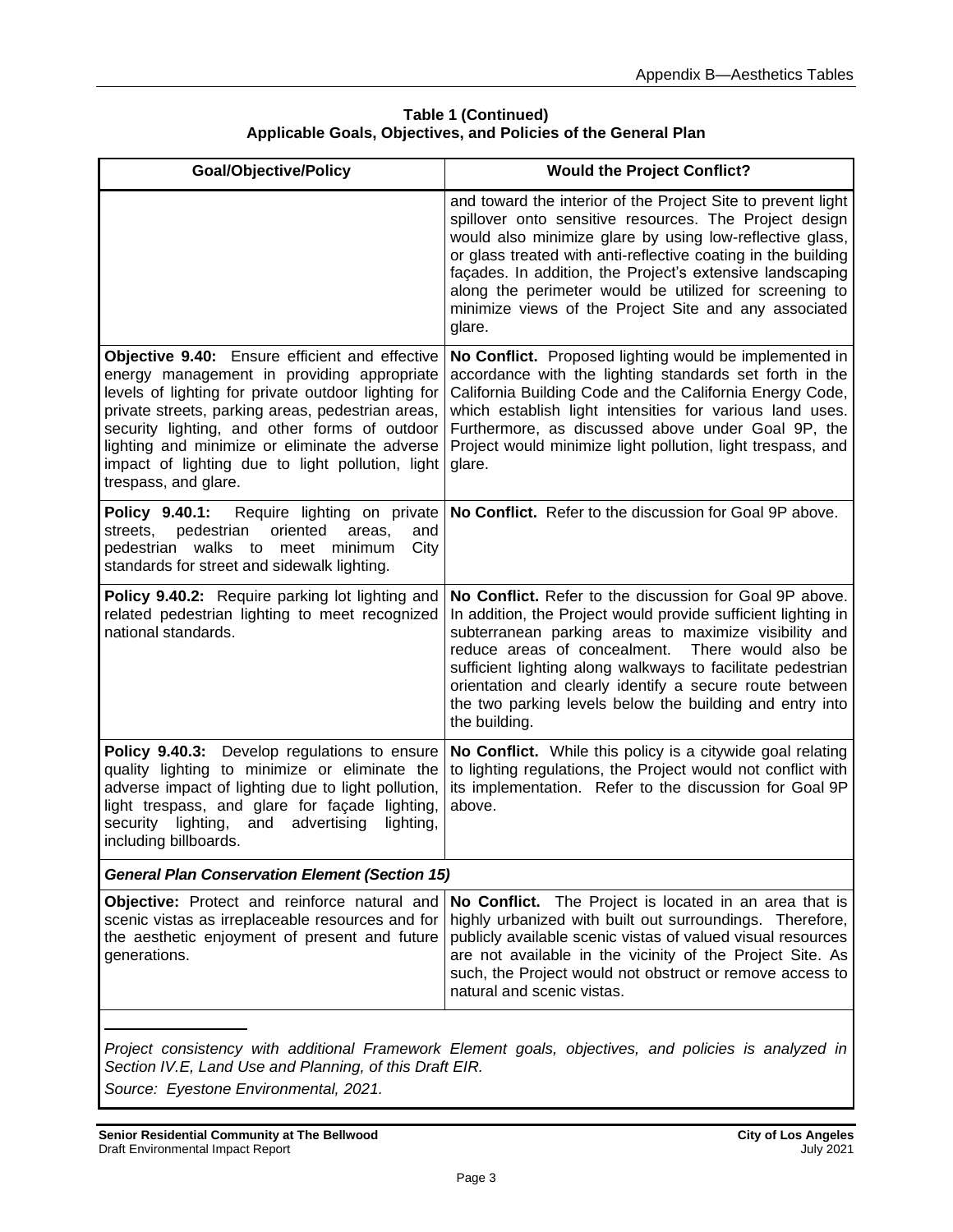**Table 2 Applicable Goals, Objectives, and Policies of the West Los Angeles Community Plan**

| <b>Goal/Objective/Policy</b>                                                                                                                                                                               | <b>Analysis of Project Consistency</b>                                                                                                                                                                                                                                                                                                                                                                                                                                                                                                                                                                                                                                                                                                                                                                                                                                                                                                                                                                                                                                                                                                                                                                                                                                                                                                                                                                                                                                                                                                                                                                                                                                                                                                                                                                                                                                                                                                                                                                                                                                                                                                                                                                                                                                                                                                                                                                                                                                                                                                                                                                                                                                                                                                                                                                                                                                                                    |
|------------------------------------------------------------------------------------------------------------------------------------------------------------------------------------------------------------|-----------------------------------------------------------------------------------------------------------------------------------------------------------------------------------------------------------------------------------------------------------------------------------------------------------------------------------------------------------------------------------------------------------------------------------------------------------------------------------------------------------------------------------------------------------------------------------------------------------------------------------------------------------------------------------------------------------------------------------------------------------------------------------------------------------------------------------------------------------------------------------------------------------------------------------------------------------------------------------------------------------------------------------------------------------------------------------------------------------------------------------------------------------------------------------------------------------------------------------------------------------------------------------------------------------------------------------------------------------------------------------------------------------------------------------------------------------------------------------------------------------------------------------------------------------------------------------------------------------------------------------------------------------------------------------------------------------------------------------------------------------------------------------------------------------------------------------------------------------------------------------------------------------------------------------------------------------------------------------------------------------------------------------------------------------------------------------------------------------------------------------------------------------------------------------------------------------------------------------------------------------------------------------------------------------------------------------------------------------------------------------------------------------------------------------------------------------------------------------------------------------------------------------------------------------------------------------------------------------------------------------------------------------------------------------------------------------------------------------------------------------------------------------------------------------------------------------------------------------------------------------------------------------|
| <b>Residential</b>                                                                                                                                                                                         |                                                                                                                                                                                                                                                                                                                                                                                                                                                                                                                                                                                                                                                                                                                                                                                                                                                                                                                                                                                                                                                                                                                                                                                                                                                                                                                                                                                                                                                                                                                                                                                                                                                                                                                                                                                                                                                                                                                                                                                                                                                                                                                                                                                                                                                                                                                                                                                                                                                                                                                                                                                                                                                                                                                                                                                                                                                                                                           |
| Policy 1-3.1: Require architectural compatibility<br>and adequate landscaping for new multi-family<br>residential development to protect the character<br>and scale of existing residential neighborhoods. | No Conflict. The Project would feature a contemporary<br>architectural style that would be designed to create a<br>visually unified site with a new building designed to<br>complement the existing surrounding uses and respond to<br>the low- to mid-scale character of the surrounding area.<br>The proposed building would include building fenestration,<br>a variety of surface materials, and a stepped design to<br>create horizontal and vertical articulation, provide visual<br>interest, and maintain the existing scale in the vicinity of the<br>Project Site. In particular, the building's scale is defined by<br>varying massing and height components that break up the<br>façade into distinct and offset planes.<br>Specifically, the<br>building is designed so that the six-story portion is located<br>nearest the commercial uses and four-story hotels to the<br>north. The building then steps down in height as it nears<br>the southerly and westerly property lines nearest the<br>residential uses. Additionally, as discussed in Section II,<br>Project Description, of this Draft EIR, there is a grade<br>difference ranging between approximately 14 feet to 42 feet<br>along the southern and eastern boundaries of the Project<br>Site (i.e., Orton Avenue and Keswick Avenue), such that<br>the Project Site is situated below most of the adjacent<br>single-family residential uses. As such, due to topography,<br>the easterly portion of the building, while technically five<br>stories in height, is only three stories when viewed from the<br>elevation of the adjacent properties to the east. Similarly,<br>as properties to the south are at a higher elevation than the<br>Project Site, when looking toward the five-story east wing, it<br>appears as four stories. With respect to landscaping, the<br>various components and levels of the proposed building<br>would be integrated by a series of landscaped courtyards<br>and terraces provided at every floor of the building. The<br>Project would provide an overall total of 14,630 square<br>feet of open space, which would include landscaped<br>terraces incorporated into the building design to<br>complement the building façade, reduce massing, and<br>create green spaces at all building levels, from the<br>ground floor to the top of the building. In addition to the<br>landscaped terraces and courtyards, the Project is<br>designed with extensive landscaping along the Project<br>Site's perimeter side and rear yards that would provide<br>screening and buffering between the adjacent residential<br>uses. Furthermore, the eight street trees to be removed<br>would be replaced with 16 street trees in accordance with<br>City requirements and the 65 on-site ornamental trees to<br>be removed would be replaced on a 1:1 basis, consistent<br>with City policy. |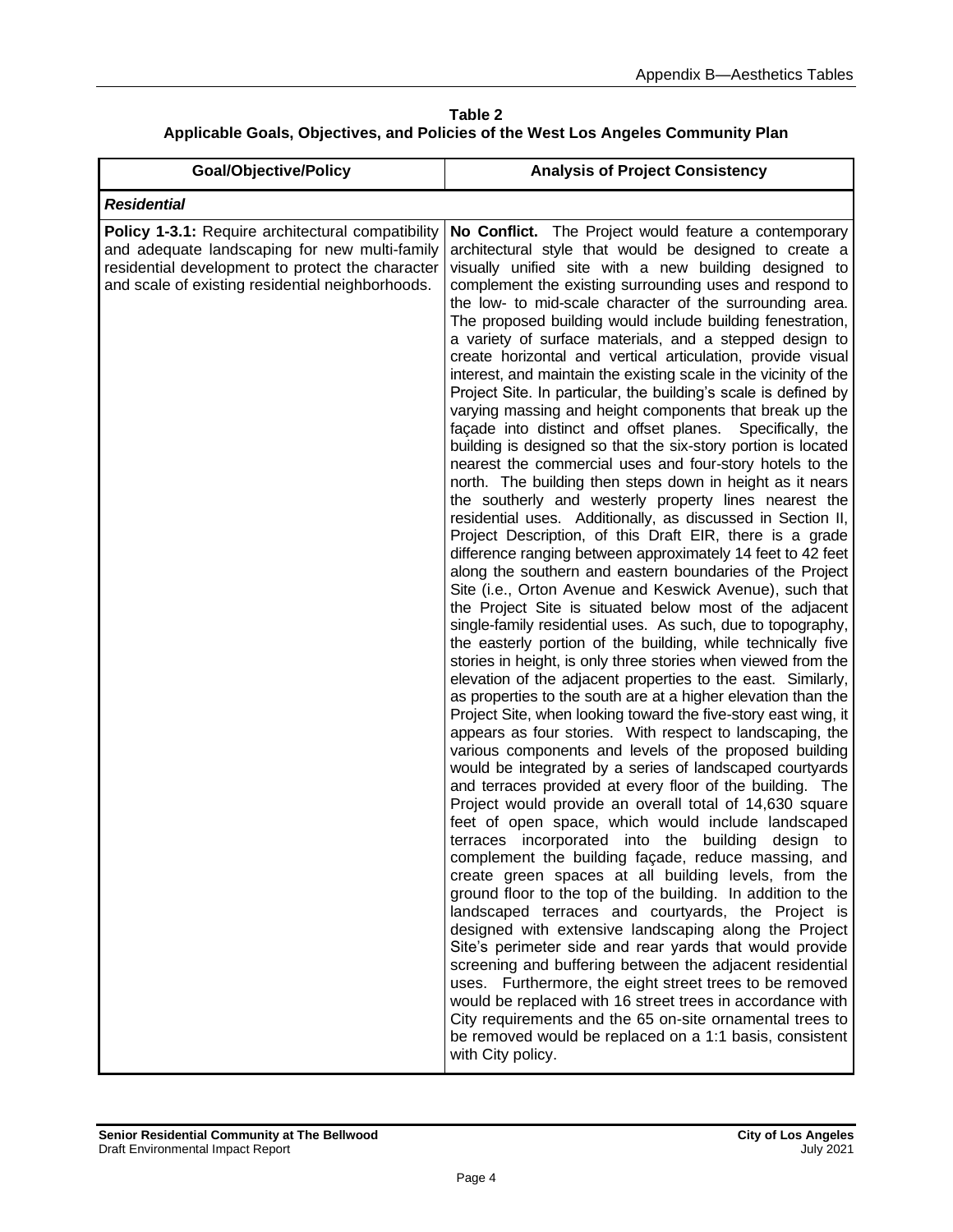## **Table 2 (Continued) Applicable Goals, Objectives, and Policies of the West Los Angeles Community Plan**

| <b>Goal/Objective/Policy</b>                                                                                                                                                            | <b>Analysis of Project Consistency</b>                                                                                                                                                                                                                                                                                                                                                                                                                                                                                                                                                                                                                                                                                                                                                                                                                                                                                                                                                                                                                                 |
|-----------------------------------------------------------------------------------------------------------------------------------------------------------------------------------------|------------------------------------------------------------------------------------------------------------------------------------------------------------------------------------------------------------------------------------------------------------------------------------------------------------------------------------------------------------------------------------------------------------------------------------------------------------------------------------------------------------------------------------------------------------------------------------------------------------------------------------------------------------------------------------------------------------------------------------------------------------------------------------------------------------------------------------------------------------------------------------------------------------------------------------------------------------------------------------------------------------------------------------------------------------------------|
| <b>Commercial</b>                                                                                                                                                                       |                                                                                                                                                                                                                                                                                                                                                                                                                                                                                                                                                                                                                                                                                                                                                                                                                                                                                                                                                                                                                                                                        |
| Policy 2-3.2: Require that projects be designed<br>and developed to achieve a high level of quality,<br>distinctive character, and compatibility with<br>existing uses and development. | No Conflict. The Project would develop a high-quality<br>eldercare facility that would complement the existing<br>surrounding uses. Specifically, the Project would feature<br>a contemporary architectural style that would create a<br>visually unified site with a new building designed to<br>complement the existing surrounding uses and respond to<br>the low- to mid-scale character of the surrounding area.<br>The proposed building would include building fenestration,<br>a variety of surface materials, and a stepped design to<br>create horizontal and vertical articulation, provide visual<br>interest, and maintain the existing scale in the vicinity of the<br>Project Site. In particular, the building's scale is defined by<br>varying massing and height components that break up the<br>façade into distinct and offset planes. Refer also to the<br>discussion for Policy 1-3.1 above.                                                                                                                                                     |
| Policy 2-2.2: New development needs to add<br>to and enhance the existing pedestrian street<br>activity.                                                                                | No Conflict. The Project would enhance the existing<br>pedestrian street activity through building design and<br>proposed streetscape amenities by vacating and realigning<br>the portion of Bellwood Avenue that bifurcates the Project<br>Site as a private street, with public through access<br>maintained from both sides of Bellwood Avenue. With the<br>realignment, Bellwood Avenue would be closer to the<br>commercial uses and activity along Olympic Boulevard.<br>Street improvements along the realigned portion of<br>Bellwood Avenue would include enhanced pedestrian<br>sidewalks connecting the Project Site to the commercial<br>uses along Olympic Boulevard to the north as well as new<br>street trees and landscaping.<br>Pedestrian access to the<br>building would also be provided along Bellwood Avenue<br>where the building lobby entrance would be located. An<br>outdoor bistro terrace would also be provided adjacent to<br>the lobby entrance, which would provide an active ground<br>floor with pedestrian friendly improvements. |
| Policy 2-4.1: Require that any proposed<br>development be designed to enhance and be<br>compatible with adjacent development.                                                           | No Conflict. The vicinity of the Project Site is developed<br>with a mix of commercial and residential uses. The<br>Project Site is bounded by the Courtyard by Marriott hotel<br>(approximately four stories and 54 feet in height), and the<br>Century Park hotel (approximately four stories and 58<br>feet in height) to the north; a small commercial shopping<br>center that includes a cleaners and a smog check station,<br>and a beauty salon to the west; and single-family<br>residential uses to the east and to the south. Against this<br>backdrop, the Project would replace the current low-rise<br>multi-family residential buildings within the Project Site<br>with an eldercare facility 38 feet to 70 feet in height. The<br>new development would be compatible with the adjacent<br>development both in terms of uses and proposed design<br>that would complement the existing surrounding uses and                                                                                                                                            |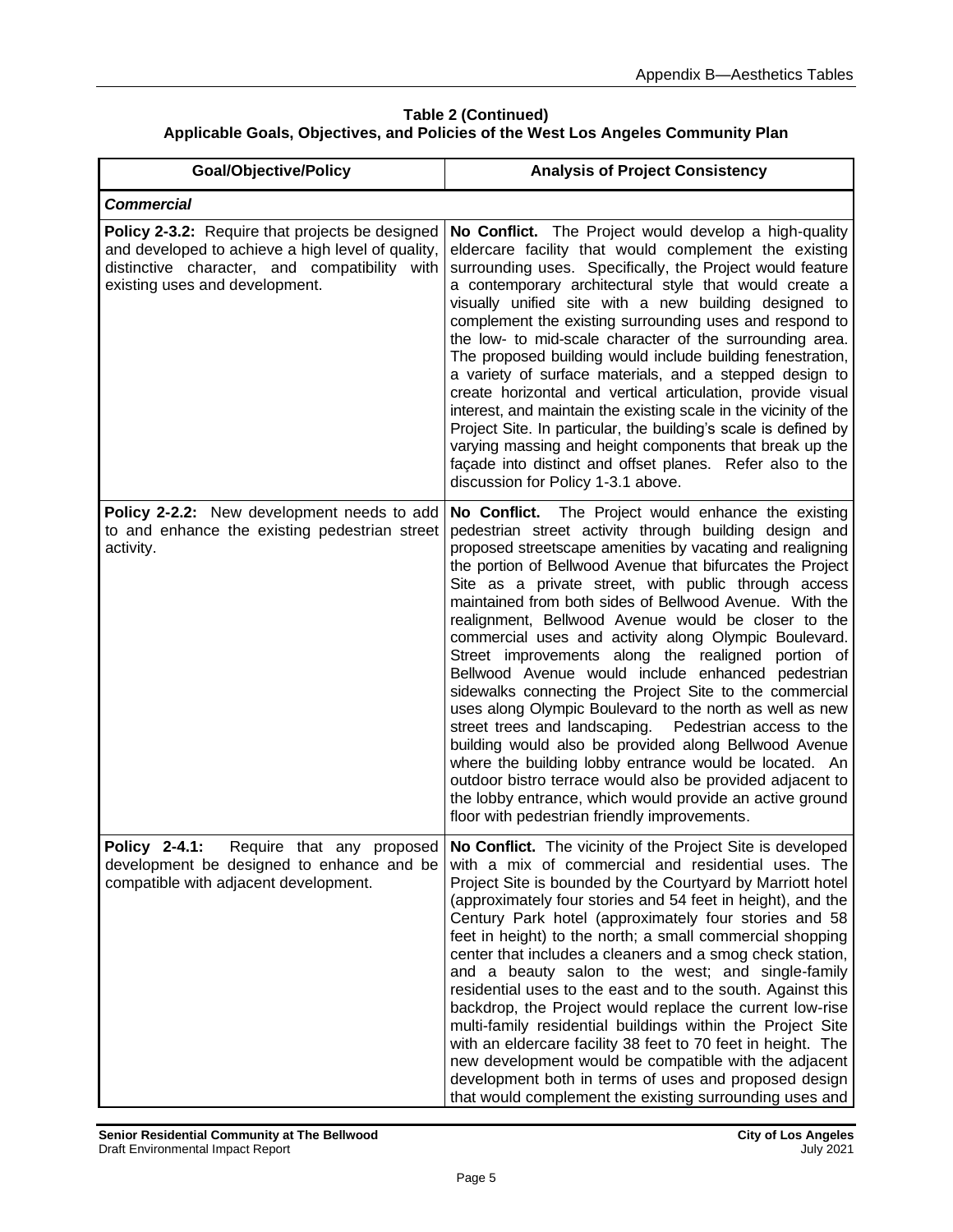#### **Table 2 (Continued) Applicable Goals, Objectives, and Policies of the West Los Angeles Community Plan**

| <b>Goal/Objective/Policy</b>                                                                                                                                                                                                                                                                                                                                                                    | <b>Analysis of Project Consistency</b>                                                                                                                                                                                                                                                                                                                                                                                                                                                                                                                                                                                                                                                                                                                                                                                                                                                                                                                                                                                                                                                                                                                                                                                                                                                                                                                                                                                                                                                                                                                                                                                                                                                                                                                                    |
|-------------------------------------------------------------------------------------------------------------------------------------------------------------------------------------------------------------------------------------------------------------------------------------------------------------------------------------------------------------------------------------------------|---------------------------------------------------------------------------------------------------------------------------------------------------------------------------------------------------------------------------------------------------------------------------------------------------------------------------------------------------------------------------------------------------------------------------------------------------------------------------------------------------------------------------------------------------------------------------------------------------------------------------------------------------------------------------------------------------------------------------------------------------------------------------------------------------------------------------------------------------------------------------------------------------------------------------------------------------------------------------------------------------------------------------------------------------------------------------------------------------------------------------------------------------------------------------------------------------------------------------------------------------------------------------------------------------------------------------------------------------------------------------------------------------------------------------------------------------------------------------------------------------------------------------------------------------------------------------------------------------------------------------------------------------------------------------------------------------------------------------------------------------------------------------|
|                                                                                                                                                                                                                                                                                                                                                                                                 | respond to the low- to mid-scale character of the<br>surrounding area, as previously discussed above in<br>Policy 1-3.1.                                                                                                                                                                                                                                                                                                                                                                                                                                                                                                                                                                                                                                                                                                                                                                                                                                                                                                                                                                                                                                                                                                                                                                                                                                                                                                                                                                                                                                                                                                                                                                                                                                                  |
| Policy 2-4.2: Preserve community character,<br>scale, and architectural diversity.                                                                                                                                                                                                                                                                                                              | No Conflict. Refer to the discussion for Policy 1-3.1 and<br>Policy 2-4.1 above.                                                                                                                                                                                                                                                                                                                                                                                                                                                                                                                                                                                                                                                                                                                                                                                                                                                                                                                                                                                                                                                                                                                                                                                                                                                                                                                                                                                                                                                                                                                                                                                                                                                                                          |
| Policy 2-4.3: Improve safety and aesthetics of<br>parking areas in commercial areas.                                                                                                                                                                                                                                                                                                            | No Conflict. The Project would provide two subterranean<br>parking levels beneath the proposed building. The Project<br>would incorporate various security measures in the parking<br>areas to enhance on-site security, including panic buttons<br>within the parking facilities and parking area elevators, and<br>access controls including private on-site security, a closed-<br>circuit security camera system, and keycard entry for the<br>building and parking areas. In addition, the Project would<br>provide sufficient lighting in parking areas to maximize<br>visibility and reduce areas of concealment.                                                                                                                                                                                                                                                                                                                                                                                                                                                                                                                                                                                                                                                                                                                                                                                                                                                                                                                                                                                                                                                                                                                                                  |
| <b>Chapter V-Urban Design</b>                                                                                                                                                                                                                                                                                                                                                                   |                                                                                                                                                                                                                                                                                                                                                                                                                                                                                                                                                                                                                                                                                                                                                                                                                                                                                                                                                                                                                                                                                                                                                                                                                                                                                                                                                                                                                                                                                                                                                                                                                                                                                                                                                                           |
| <b>Design for Individual Projects</b>                                                                                                                                                                                                                                                                                                                                                           |                                                                                                                                                                                                                                                                                                                                                                                                                                                                                                                                                                                                                                                                                                                                                                                                                                                                                                                                                                                                                                                                                                                                                                                                                                                                                                                                                                                                                                                                                                                                                                                                                                                                                                                                                                           |
| <b>C. Multiple Residential</b>                                                                                                                                                                                                                                                                                                                                                                  |                                                                                                                                                                                                                                                                                                                                                                                                                                                                                                                                                                                                                                                                                                                                                                                                                                                                                                                                                                                                                                                                                                                                                                                                                                                                                                                                                                                                                                                                                                                                                                                                                                                                                                                                                                           |
| 1. Site Planning: All multi-family residential<br>projects of five or more units shall be designed<br>around a landscaped focal point or courtyard to<br>serve as an amenity for residents and the<br>following goals are proposed:<br>a. Providing a pedestrian entrance at the front<br>of each project<br>b. Requiring usable open space for outdoor<br>activities, especially for children. | No Conflict. The Project would develop a new eldercare<br>facility comprised of 71 senior-independent dwelling<br>units, 75 assisted living guest rooms, and 46 memory<br>care guest rooms and would provide an open central<br>courtyard on Level P1. The central outdoor courtyard<br>would provide direct access to the common indoor areas,<br>which would provide amenities including dining rooms, a<br>gym, indoor pool and spa, wellness center, and several<br>other activity rooms. These common areas would be<br>separate from the parking area, and visitors who would<br>park at the P1 level would not have direct access to the<br>central courtyard or common areas. Stairs and elevators<br>would be available from Level P1 to access the ground<br>level above. Primary pedestrian access to the proposed<br>building would be available from the ground floor.<br>Additional terraces would be provided at the ground floor,<br>including a large ground level terrace, the memory care<br>terrace, and the bistro terrace. The ground level terrace<br>would include bench and table seating, raised planters, and<br>bistro tables. The memory care terrace would feature a<br>lawn, raised vegetable planters, bench and table seating,<br>and raised planters. The bistro terrace would include bistro<br>tables. Additional terraces would be provided on levels two<br>through six. On the second floor, an additional terrace<br>would be provided that would include raised vegetable<br>planters, benches and table seating, raised planters, and<br>bistro tables. A smaller terrace would be provided on the<br>third floor that would offer benches and table seating and<br>bistro tables. Two larger terraces would be included on the |